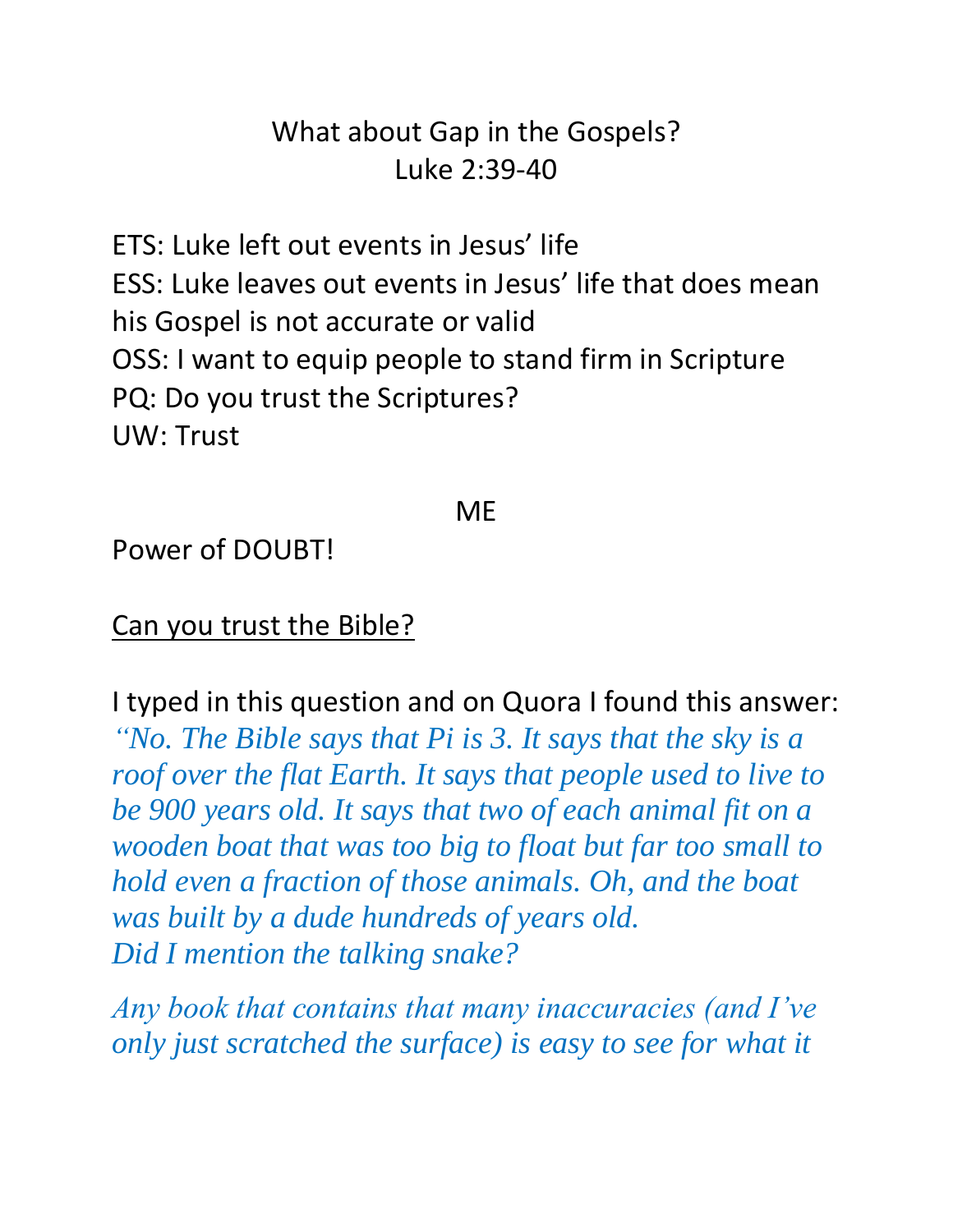## *is: a collection of children's stories designed to teach morality, or perhaps scare those children into behaving."*

Another contributor on Quora, a man who is an adjunct professor of Humanities and Religion at Florida State University wrote: *"[the bible] is mostly made-up stories by humans who attempted to understand their place in the world. So, if taken as myths, you can trust their intentions to describe what they could not possibly understand. If taken literally, you will be terribly misguided in your understanding of the world.*

*It is reasonable to trust the content in SOME matters of philosophies of life once you eliminate the truly awful morals of a tribal society. I think Jesus is a good guide for doing that.*

*It is unreasonable to trust the content on almost anything concerning history and science.*

#### **WF**

Can you trust the Bible?

- What about **alleged contradictions**?
- What about **variations** in the **accounts**?

Series: **Dr. Luke Investigates**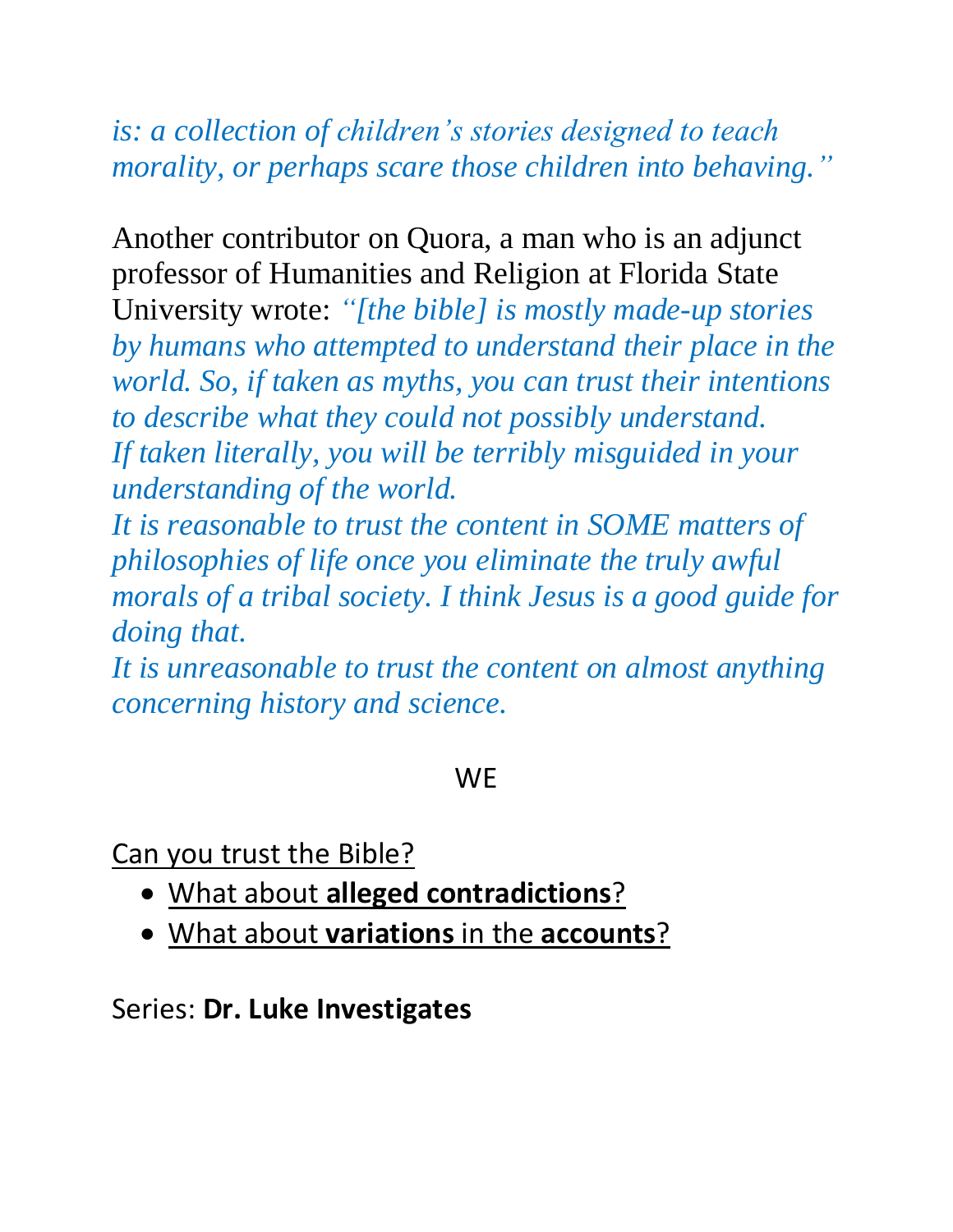• Reason for Title: **Luke 1:3** "I have carefully investigated everything from the very first, to write to you in an orderly sequence…"

But, There is a **problem**!

Issue: **How** to I answer this problem with Dr. Luke's record?

Importance: WE Need to understand **how to address** these types of issues to a **skeptical** world.

- YOU need to personally be at **PEACE** about what you believe about the Bible.
	- $\circ$  Can you trust the Bible?
	- o Does the Bible give us what WE NEED to know?

Turn to **Luke 2** and let's look at the **PROBLEM**

## GOD

**Luke 2:39-40** "When they had completed everything according to the law of the Lord, they returned to Galilee, to their own town of Nazareth. 40 The boy grew up and became strong, filled with wisdom, and God's grace was on him."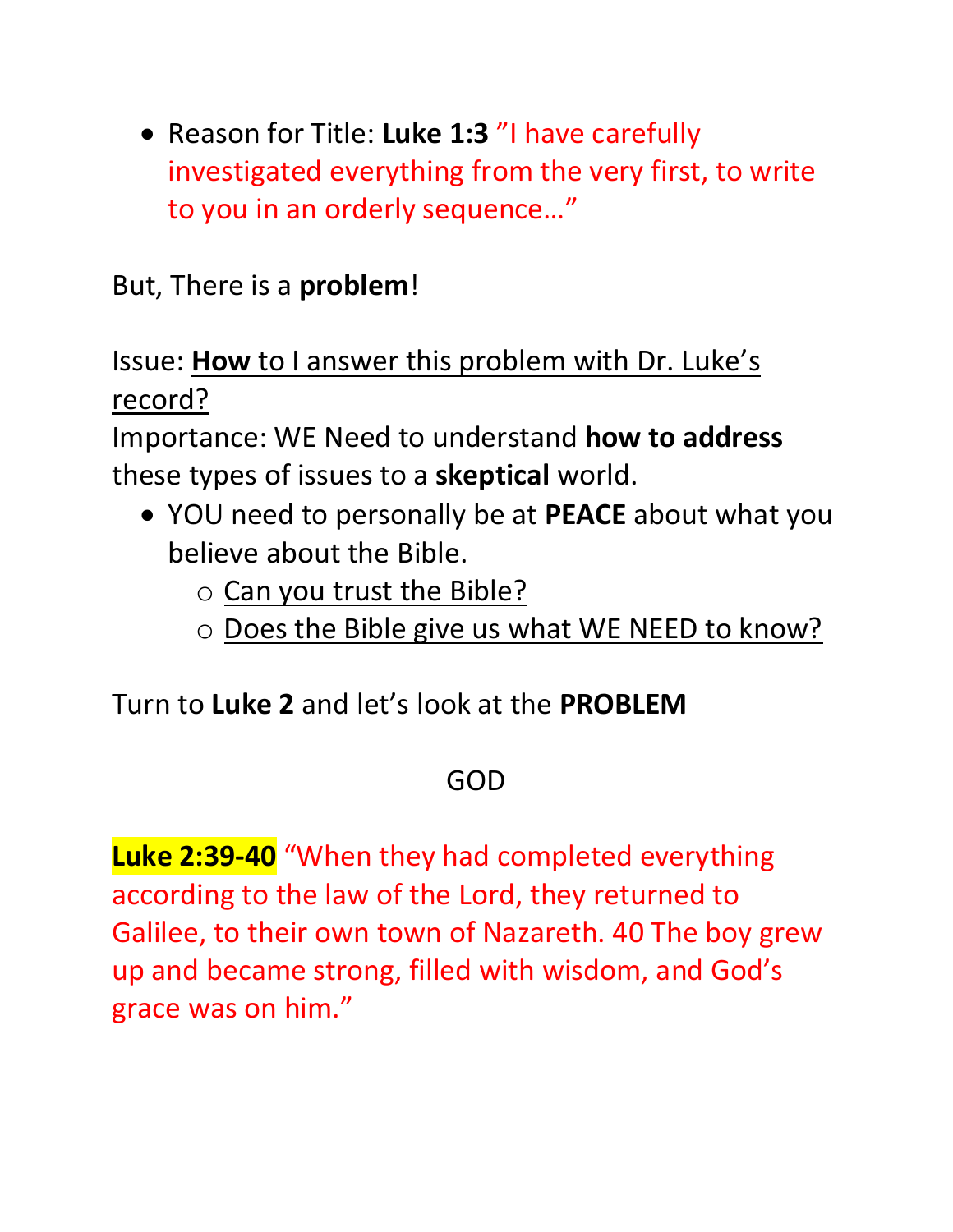As we go through Luke, we are going to encounter occasional rabbit trails and this is one of them that I think we need to take.

• Where is the rabbit hole?

 $\circ$  Luke does not include a big chunk of data that Matthew includes!

Missing:

- The visit by the **Magi**
- The slaughter of the **boys 2 years** and younger by Herod
- Mary and Joseph taking Jesus and **fleeing** to **Egypt**
- Mary and Joseph **returning** to Egypt

I thought Luke was "Carefully investigating" everything!?

- WHY did Luke leave these stories out?
	- o Did Luke not know about these stories?
	- $\circ$  If he didn't know about them, then did he really conduct a thorough investigation?
	- o What else is being left out of Jesus' life?
	- o Why did Luke not include these stories?
	- o Does this make Luke and Matthew contradict each other?

These are **important questions** because they hit at a CORE belief about the Bible!

• Can you trust the Scriptures to be accurate?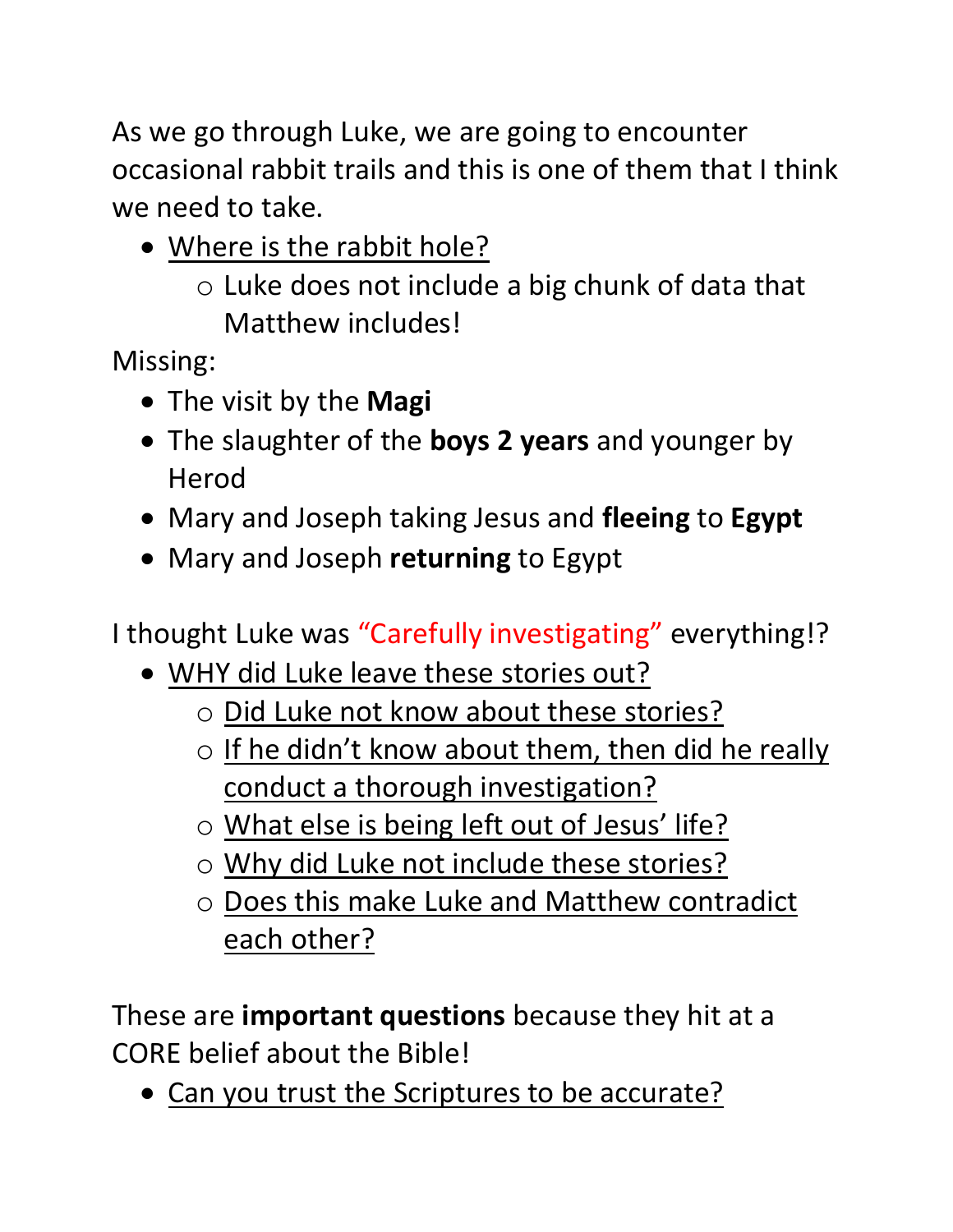First things first: Our faith is *NOT* **built** on the BIBLE; it is built on the **resurrection** of Jesus Christ!

- The Bible **informs** us about God and His working in humanity
- The Bible is our **text**—we preach only from the Bible

But our faith is not built on this collection of books*; it is built on the resurrection of Christ!*

- Does the Bible give us information about the resurrection of Christ? YES, but is not the only source that validates the resurrection.
	- o There are **extra-biblical** sources that refer to Christ being risen (CITE SOURCES)
	- o There are the **actions** of the **apostles** and those who claim Jesus has risen
		- These actions are recorded in the Bible, but they are also recorded in extra-biblical writings by those friendly to Christianity and those hostile to Christianity! CITE SOURCES
	- o There is the **rapid growth** of the church in a **hostile environment**
	- o There are the countless stories of **changed lives**
	- o There are millions of people who **gather** each **Sunday** around the world to celebrate Christ's resurrection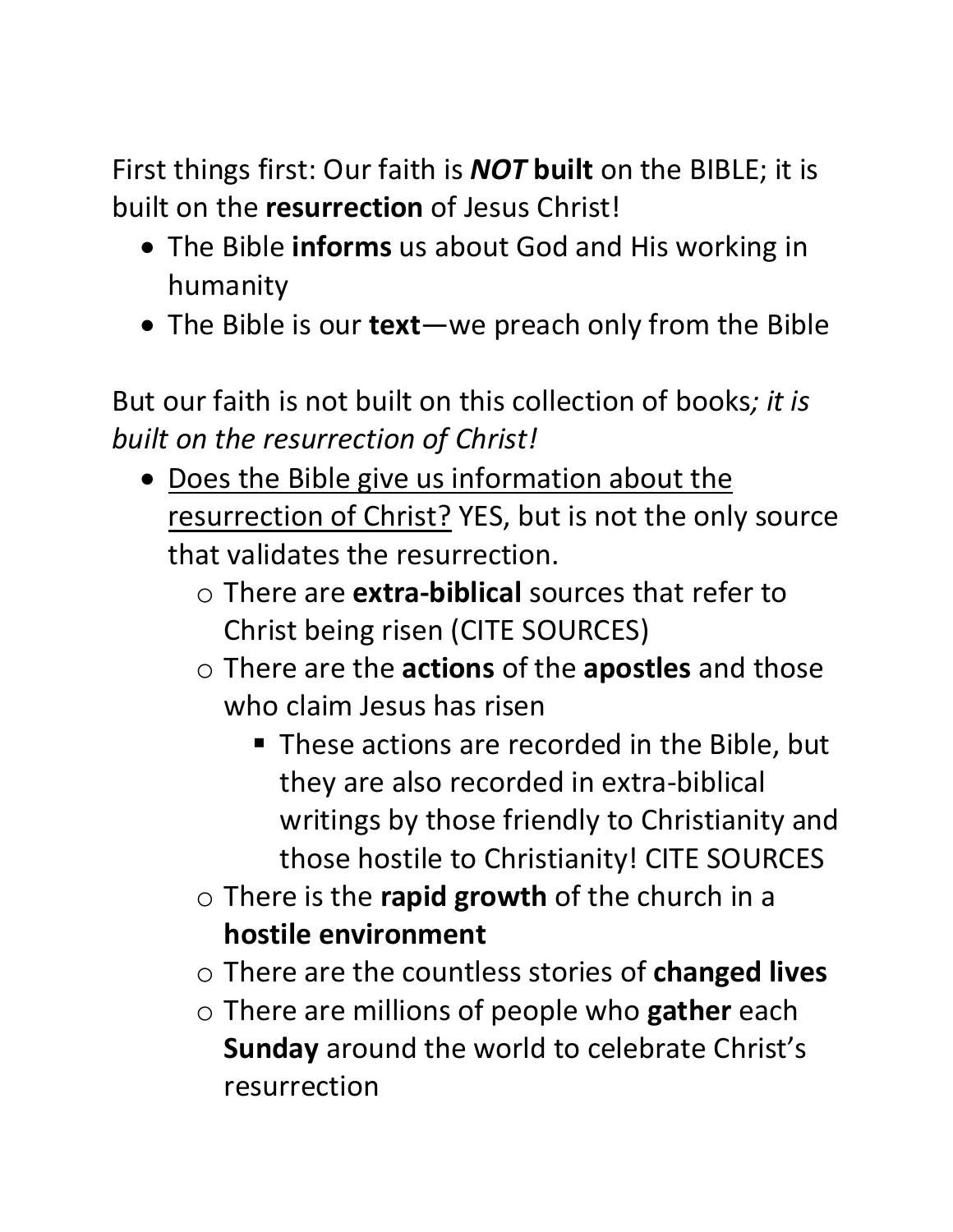I want to make it clear: I believe the Bible is the **inspired**, **inerrant** Word of God.

- **2 Timothy 3:16-17** "All Scripture is inspired by God and is profitable for teaching, for rebuking, for correcting, for training in righteousness, 17 so that the man of God may be complete, equipped for every good work."
	- o "All Scripture" = **Old and New Testament** o Inspired = "**God breathed**"
		- **2 Peter 1:20-21** "Above all, you know this: No prophecy of Scripture comes from the prophet's own interpretation, 21 because no prophecy ever came by the will of man; instead, men spoke from God as they were carried along by the Holy Spirit."
	- $\circ$  Inerrant: There are no errors that have to be corrected.

BF & M Section I. The Scriptures: *"The Holy Bible was written by men divinely inspired and is God's revelation of Himself to man. It is a perfect treasure of divine instruction. It has God for its author, salvation for its end, and truth, without any mixture of error, for its matter. Therefore, all Scripture is totally true and trustworthy. It reveals the principles by which God judges us, and*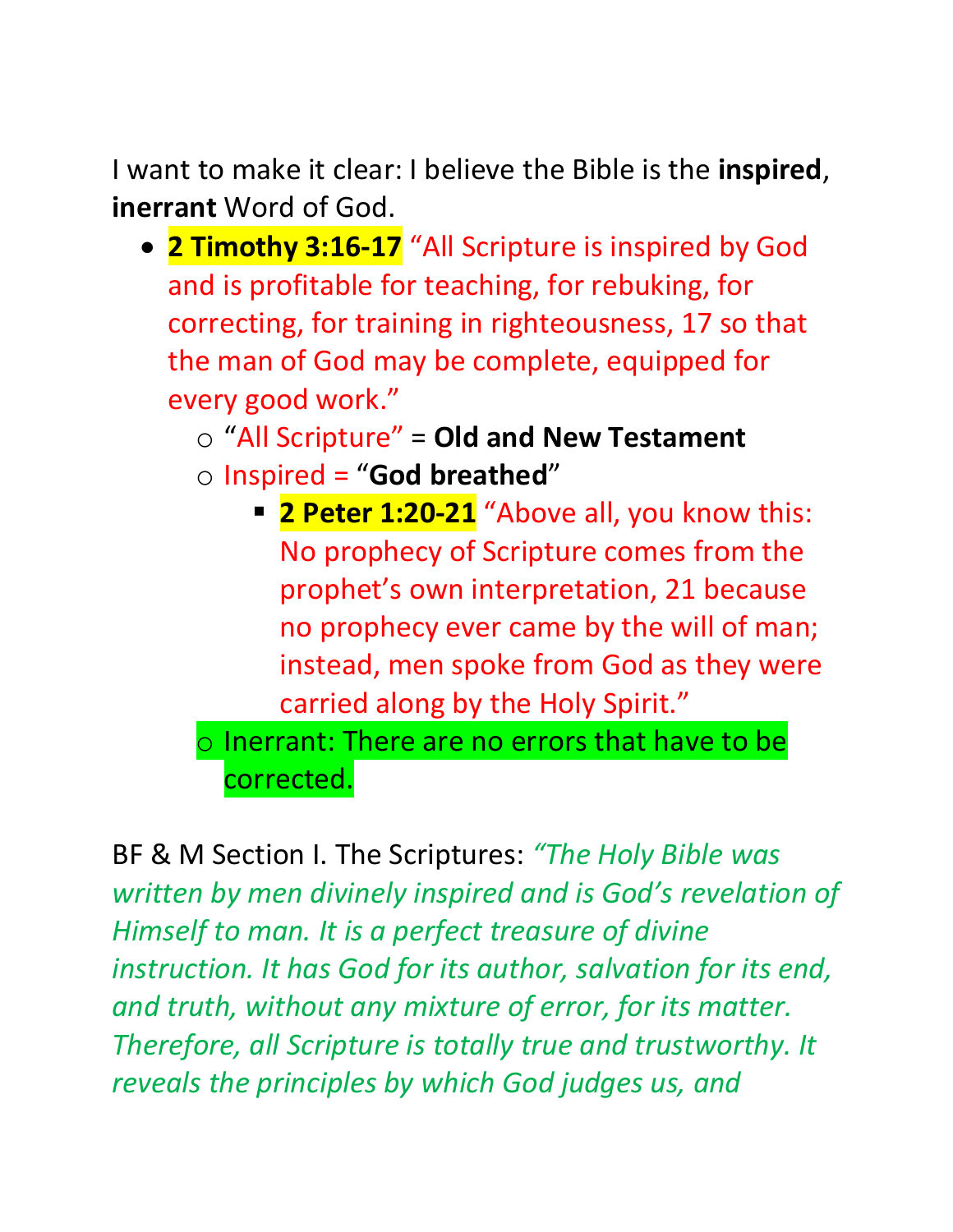*therefore is, and will remain to the end of the world, the true center of Christian union, and the supreme standard by which all human conduct, creeds, and religious opinions should be tried. All Scripture is a testimony to Christ, who is Himself the focus of divine revelation."*

WHY did Luke **leave out** the stories of the **magi's** visit, the **slaughter** of the babies, the **flight** to Egypt out?

• If you read Luke's account and *DID NOT KNOW Matthew's account*, you wouldn't have known these other events that happened in Jesus' life!

Let's start with that issue: Would it change ANYTHING about WHO Jesus is, if you DID NOT know those extra stories that Matthew records?

- No! We still know from Luke's account that Jesus is:
	- o Virgin born
	- o "Conceived by the Holy Spirit"
	- o Called the "son of the Most High"
	- o Will be great
	- o God will "give him the throne of his father David".
	- o He will reign over the house of Jacob forever"
	- o His kingdom will have no end.
	- o He is for "all people"
	- o He is a "light to the Gentiles"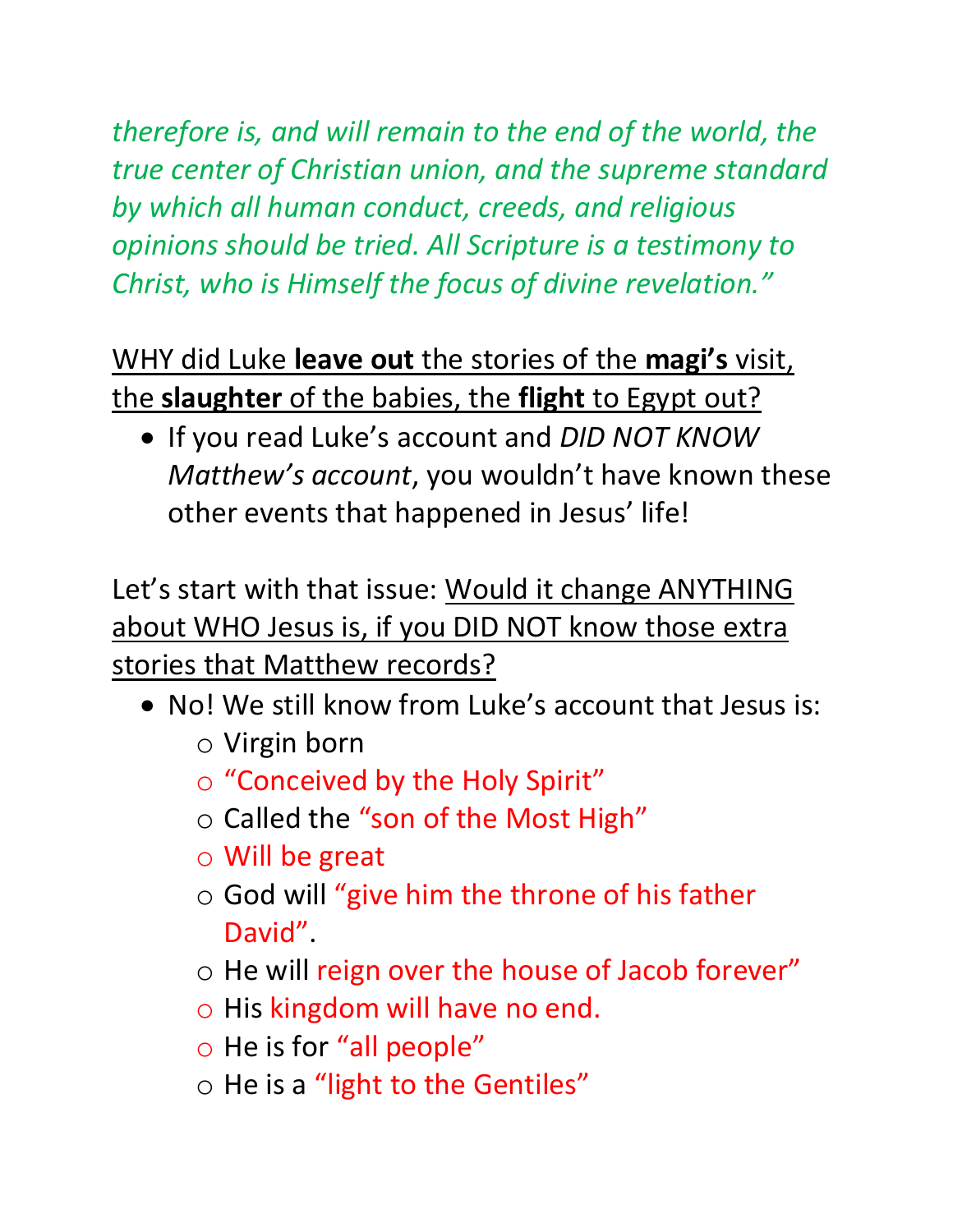## $\circ$  He is glory to the Jews

# Would it change ANYTHING about WHO Jesus is, if you DID NOT know those extra stories that Matthew records?

- No! We'd still have the **underpinnings** for Jesus being both **FULLY God** and **FULLY Man** (Virgin Birth)
- We'd still have the **basis** for Jesus' being the **Savior for all people**
- We still have the basis for Jesus' **2 nd coming** when He will set up His **kingdom on earth** and will sit on the "Throne of David"
- We still have the basis for Jesus' **eternality**

The **story of the Magi** shows us the….

- Fulfilment of **prophecy**
- The **callousness** of the **religious** leaders
- The **jealousy** of **Herod**
- Establishes a **timeline** for Jesus' birth (Based on the fact that Herod was alive when Jesus was born)

The account of the **killing of the babies** in Bethlehem shows us….

- Fulfillment of **prophecy**
- God's **protection** of **Jesus** and his family
- The **failure of human leaders** to stop God's plan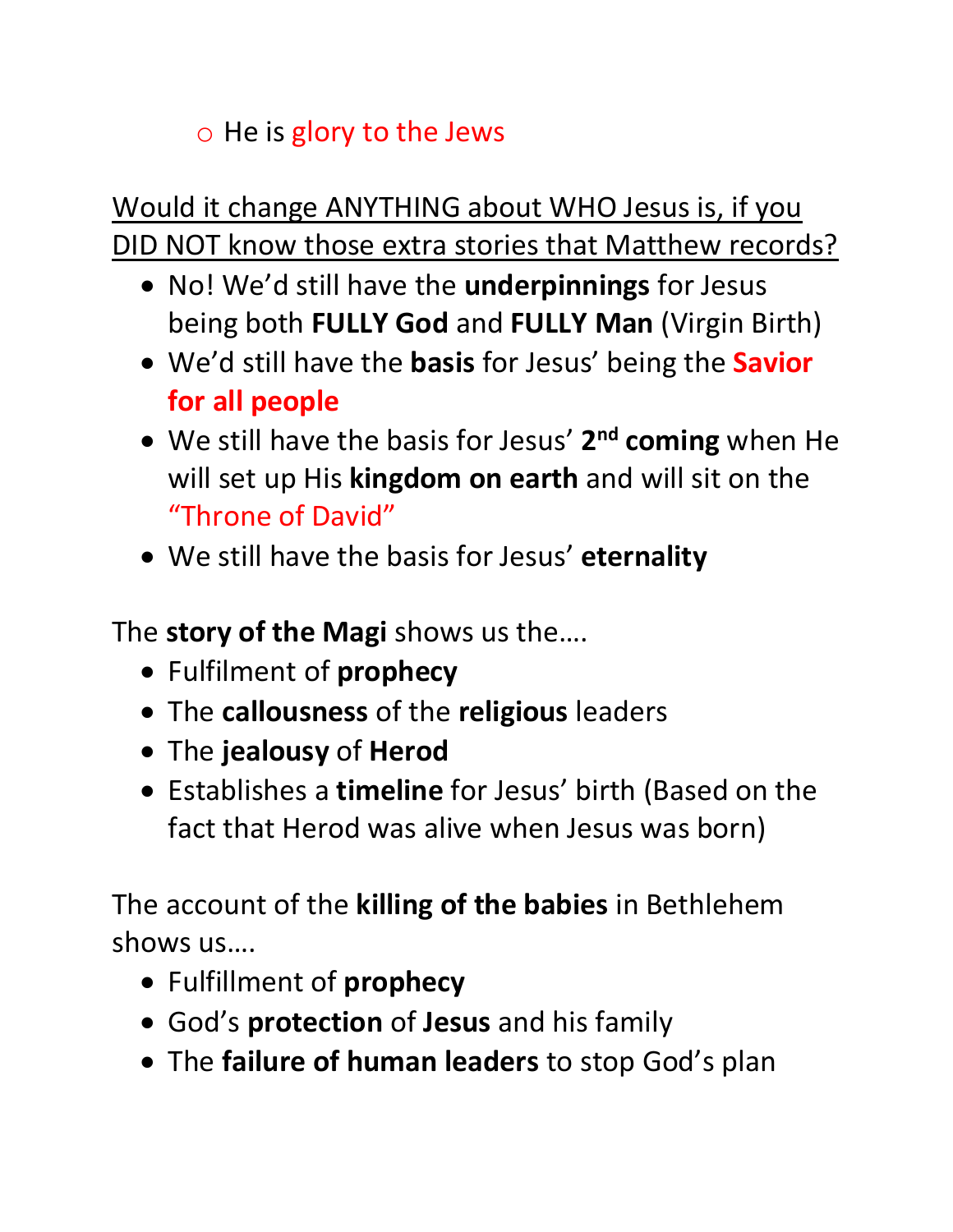The account of **Mary and Joseph** taking Jesus and **fleeing** to **Egypt**, shows us….

- Fulfillment of **prophecy**
- God's **protection** of Jesus and his family
- The **failure** of human leaders to stop God's plan

However, the **absence** of these accounts **DO NOT affect** any teaching about….

- **WHO Jesus is**
- **WHAT Jesus was sent to do**
- **HOW God was going to use Jesus**
- **WHY Jesus was qualified to be the Savior of the world**

## WHY did Luke NOT INCLUDE these accounts?

# **The Gospels are NOT Biographies**

A lot of people read the Gospels as if they are **biographies** of Jesus' life, but they are NOT biographiesat least in the modern sense

- Do they have **biographical** elements? Yes, but that doesn't make them biographies!
	- $\circ$  The Gospels don't try to cover every aspect of Jesus life!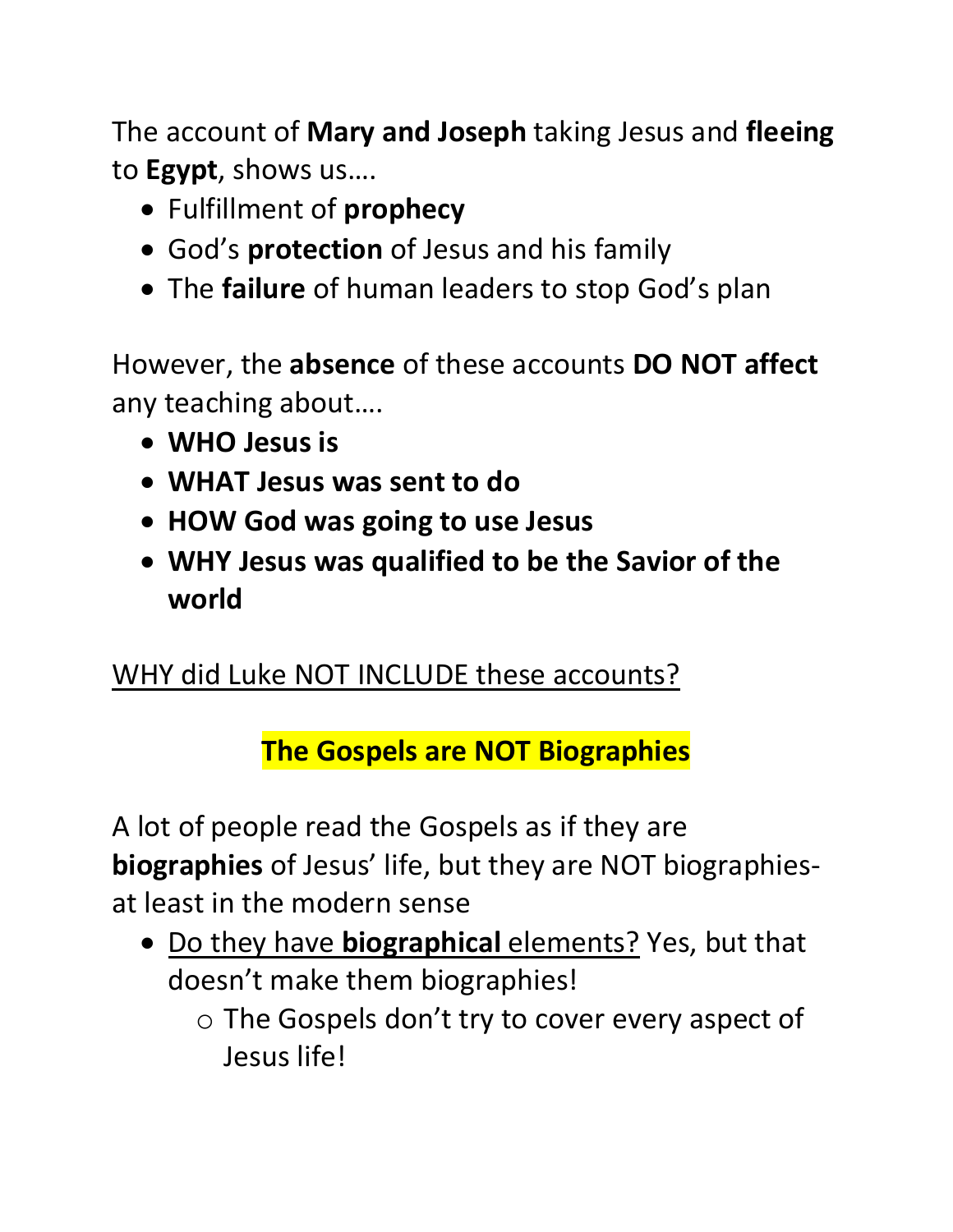- For example, Luke gives us a **blanket statement** in **vss. 39-40** and the next event he covers is 12 years later!
	- What happened during those 12 years? Luke doesn't say

Because there are gaps in the Gospel accounts, there were a bunch of "**Gospels**" written in the 200's and 300's that supposedly filled in the gaps.

- These are called the **Gnostic Gospels** (Gnostic = Knowledge)
- Problem: These so-called Gospels contain teachings, supposedly by Jesus and the Apostles, that completely contradict what Jesus and the apostles taught or are just bizarre (Gospel of Thomas)
	- o Because the books circulated after the apostles had died and because they were contradictory to what the early church knew the Apostles taught/wrote, they were rejected by the early church.

Luke's goal was **NOT** to include **every detail** in Jesus' life

- ILL: **Dietrich Bonhoeffer Biography**
	- o Includes every minute detail possible about his life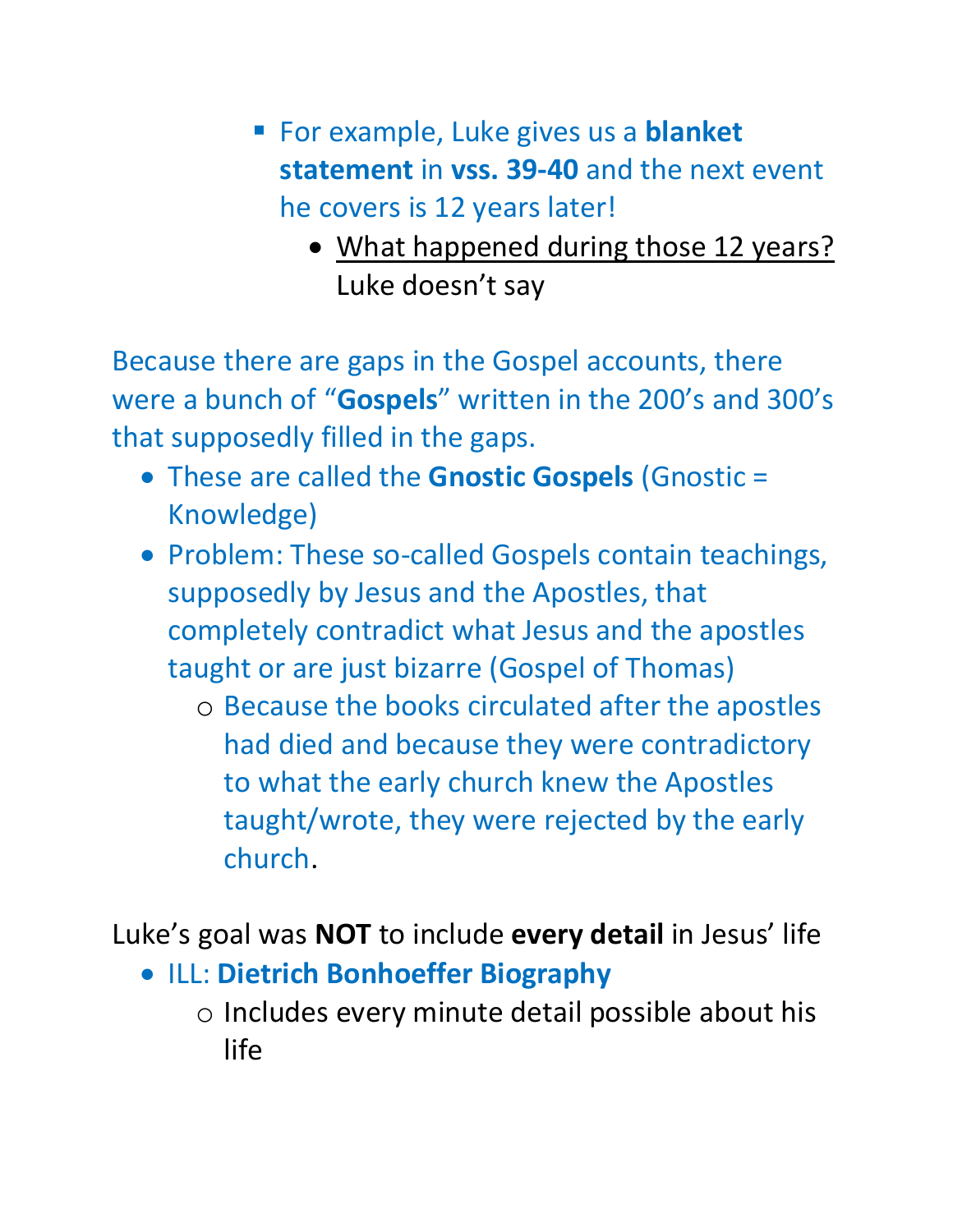## WHY did Luke NOT INCLUDE these accounts?

## **The Gospels are Historical-Theological Documents**

**Craig Blomberg** (Show one of his books) states that the Gospels "…contain historical data that is presented through a theological filter."

- The writers are **selective** of the material available.
- They **record** the events of Jesus life in such a way to make a **theological point** about him, that he is the **Son of God**, that he is **fully human**, that he **died** as an **atoning sacrifice** for mankind.

Each Gospel writer was **selective** in the material he included in his account.

- **Matthew includes** stories that **Luke does not**.
- **John** and **Mark** say **NOTHING** about Jesus' birth or the early years.

WHY did Luke choose to leave those stories Matthew included?

• Conversely, why did Mathew NOT INCLUDE the same stories Luke did?

Before we answer that question, let me say that IT IS A **GOOD THING** they don't **all have** the **same stories**!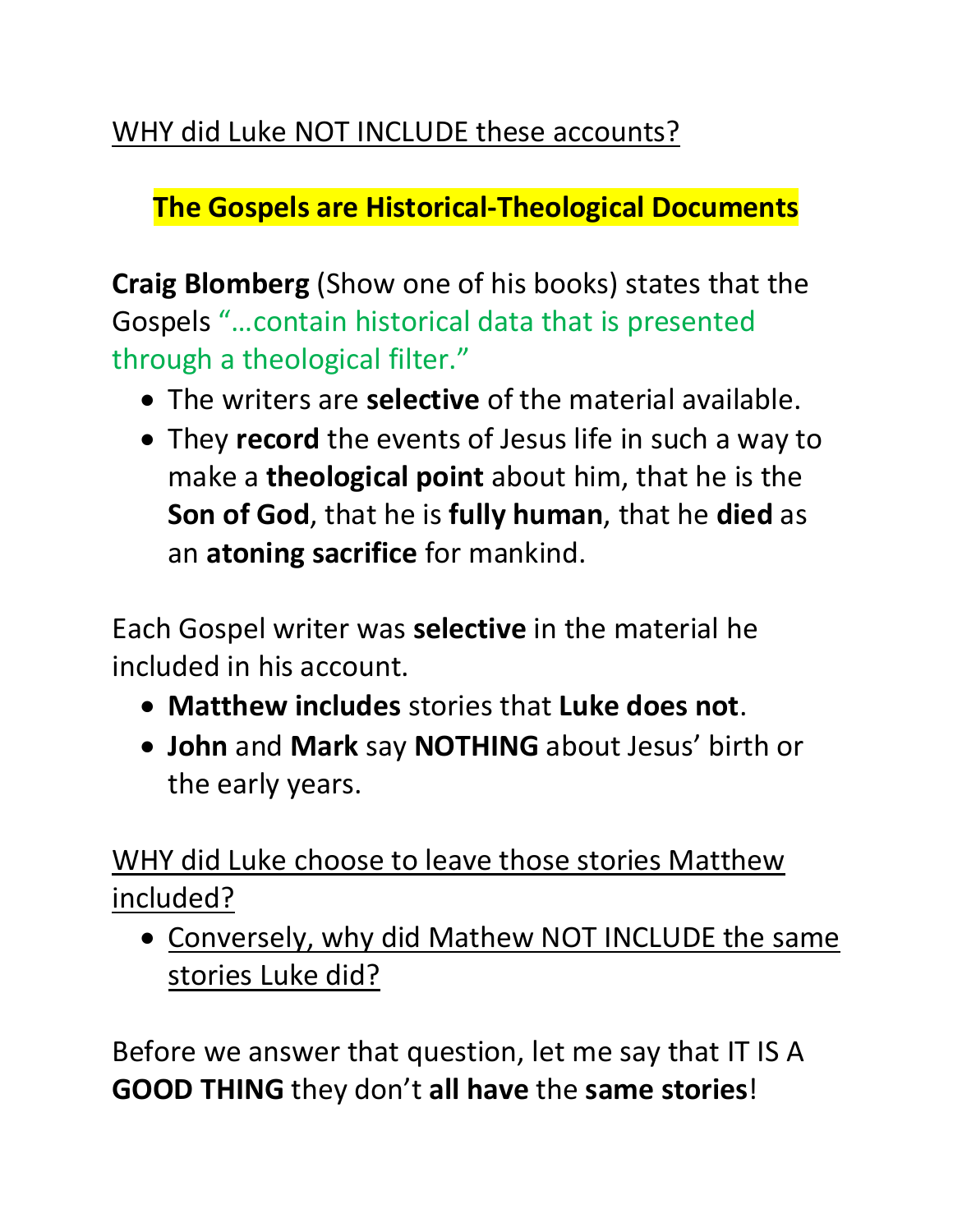- If all 4 Gospels had the same stories, what would be the logical conclusion? *They all copied each other!*
	- o *WORSE: They colluded with each other to make up a mythological character or to create mythological stories around a historical man named Jesus!*

*The fact that all four gospels contain different stories and even have different accounts of the SAME stories actually attest to their validity!*

• The **discrepancies** show that they are **not colluding** with each other

# *"The Gospels differ in some details but are the same on doctrine."*

**WHY** did Luke choose to leave those stories Matthew included?

- *Up until a few centuries ago, historical and biographical writers did not preserve information in their writings unless someone could learn a valuable lesson from it!*
	- o Remember, things were written on **papyrus** and they didn't have modern writing instruments. In other words, you **didn't tend to have long written** works because writing and, later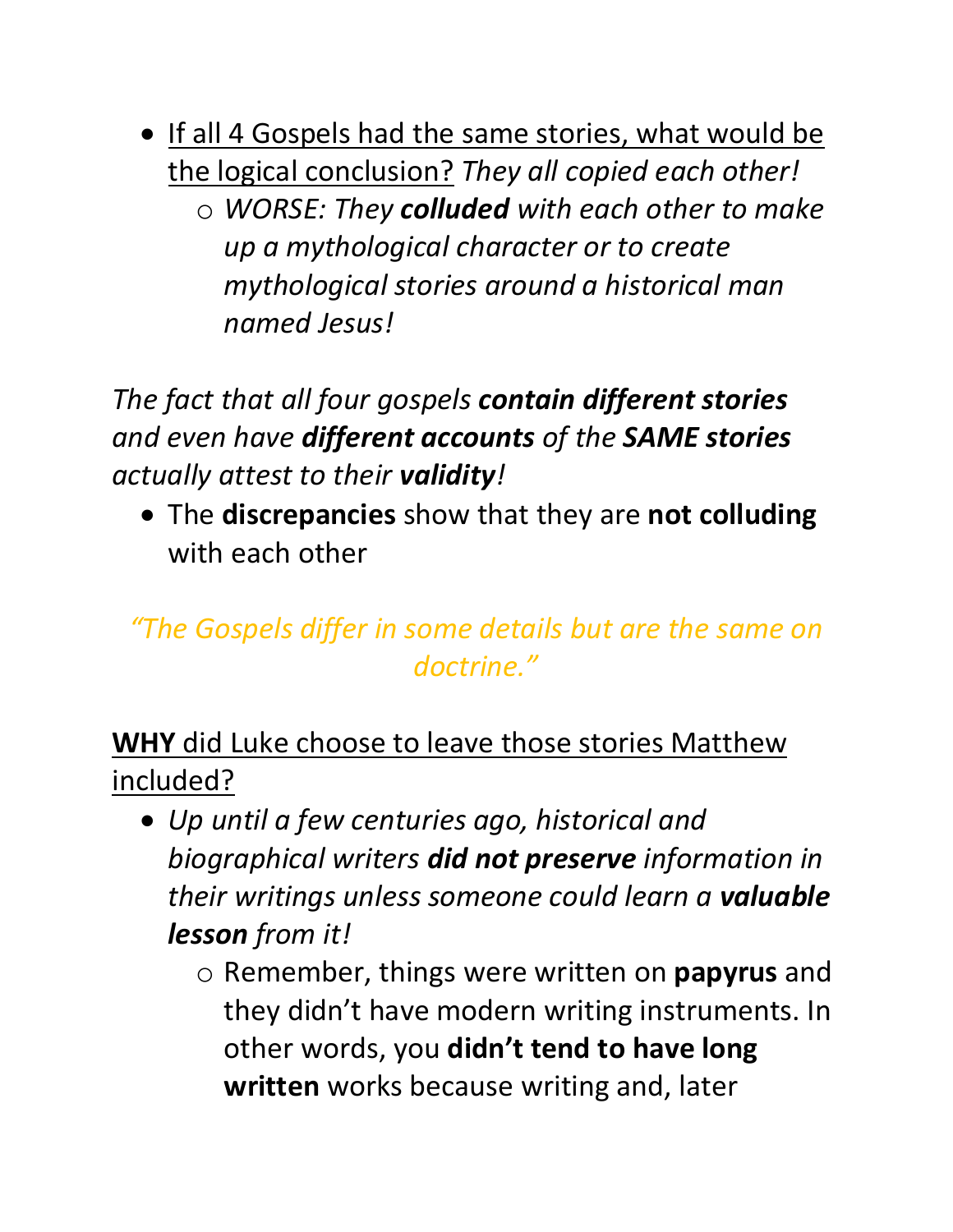**copying**, would be vary **laborious** and **expensive**. So, you wrote what you considered to be the **most important** and necessary.

**WHO** is the "**Someone**" that Luke and Matthew were writing to?

• Answer: **Luke 1:3-4** "So it also seemed good to me, since I have carefully investigated everything from the very first, to write to you in an orderly sequence, most honorable Theophilus, 4 so that you may know the certainty of the things about which you have been instructed."

Luke was compiling **eyewitness stories** to write an "orderly sequence" for the "most honorable Theophilius"

- We don't know WHO **Theophilus** was exactly, but the fact the Luke calls him "most honorable" speaks to the fact that this man was likely a **royal, Roman official.**
	- o Being he was likely a **royal, Roman official**, meant he was also a **Gentile!**
		- He didn't have the **history** of a **Jew**
		- He didn't have the **traditions** of a **Jew**

As a **Gentile**, …

• The visit by the **Magi**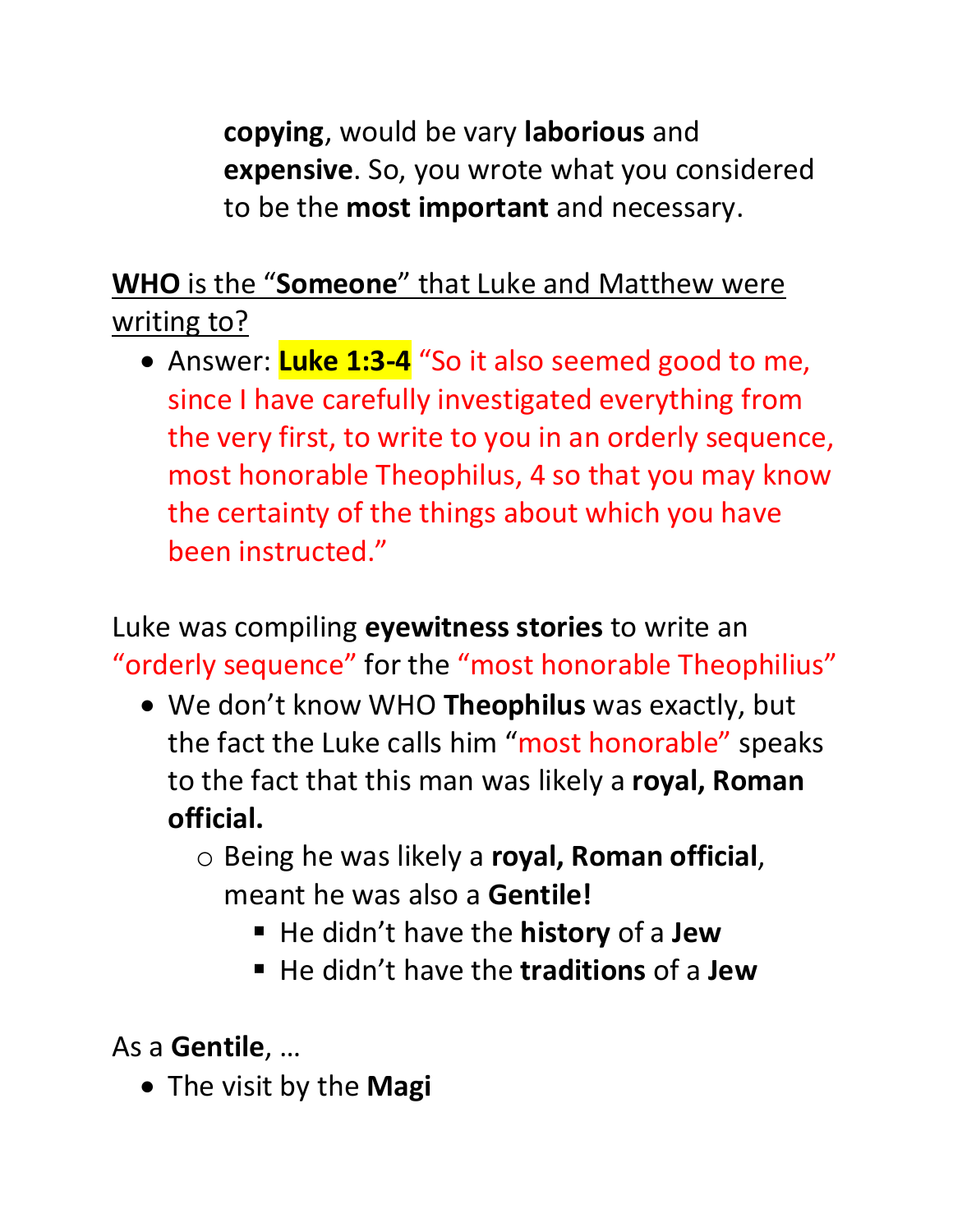- The **slaughter** of the boys 2 years and younger by Herod
- Mary and Joseph taking Jesus and **fleeing** to **Egypt**
- Mary and Joseph **returning** to Egypt

o *Was not that important regarding understanding Jesus—in other words, there were other stories that Luke wanted his Gentile readers to know because they had more significance to them.* 

What **WAS important** for the **Gentile Theophilus** to know and understand was that Jesus was the Savior for "ALL PEOPLE!"

- **Angels** in **Luke 2:10** "But the angel said to them, "Don't be afraid, for look, I proclaim to you good news of great joy that will be *for all the people*"
- **Simeon's** announcement in **Luke 2:30-32**: "For my eyes have seen your salvation. 31 You have prepared it in the presence of *all peoples*—32 *a light for revelation to the Gentiles* and glory to your people Israel."

**WHY** did Luke choose to include detail/ stories Matthew omitted?

• **Matthew** doesn't tell **WHY** Jesus was born in Bethlehem, but Luke does! **(Lk. 2:1)**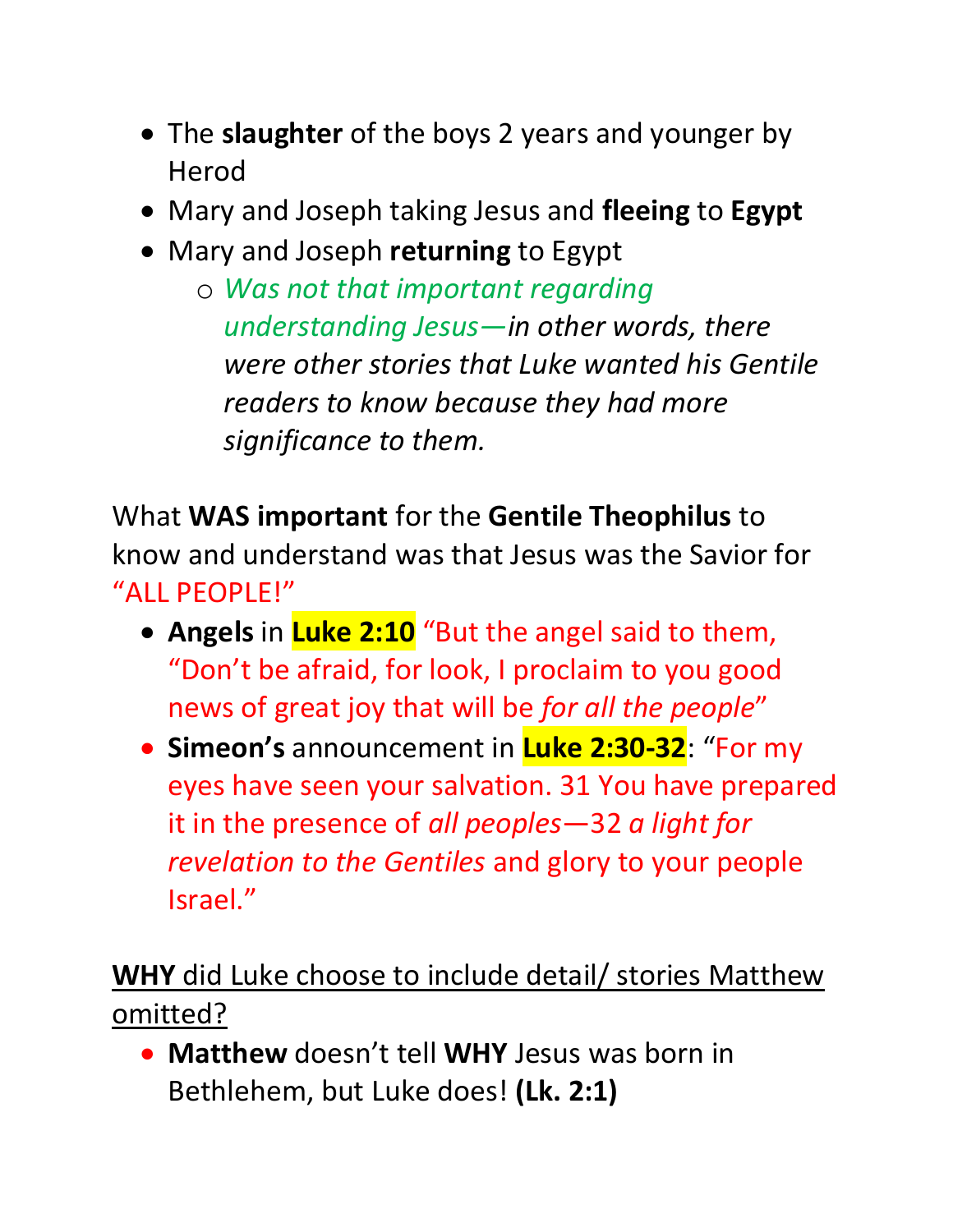o **Why?** *Because Luke wants to place the birth of Jesus squarely in the context of events of world history and Roman, Gentile rule*

• **Matthew** doesn't tell **WHO** was ruling when Jesus started his ministry, but **Luke** goes into great **detail** about the **Gentiles** who were ruling over the Jews in **Luke 3:1**.

Plus, Luke covers Jesus' ministry almost **entirely in Galilee**

- **Galilee** had been known since Isaiah's time in the eighth century B.C. as "*Galilee of the Gentiles"* , because of the **greater Gentile population** in that province of Israel than in either Samaria or in Judea to the south.
- Luke **barely**, and **sometimes omits**, Jesus' ministry **outside of Galilee** until Jesus ultimately goes to Jerusalem

*Luke included events from Jesus' ministry that specifically targeted a Gentile, Christian audience!*

Luke shares the events from Jesus' life that tend to **promote** the fact that Jesus and the salvation He provides is for the **Gentiles** too.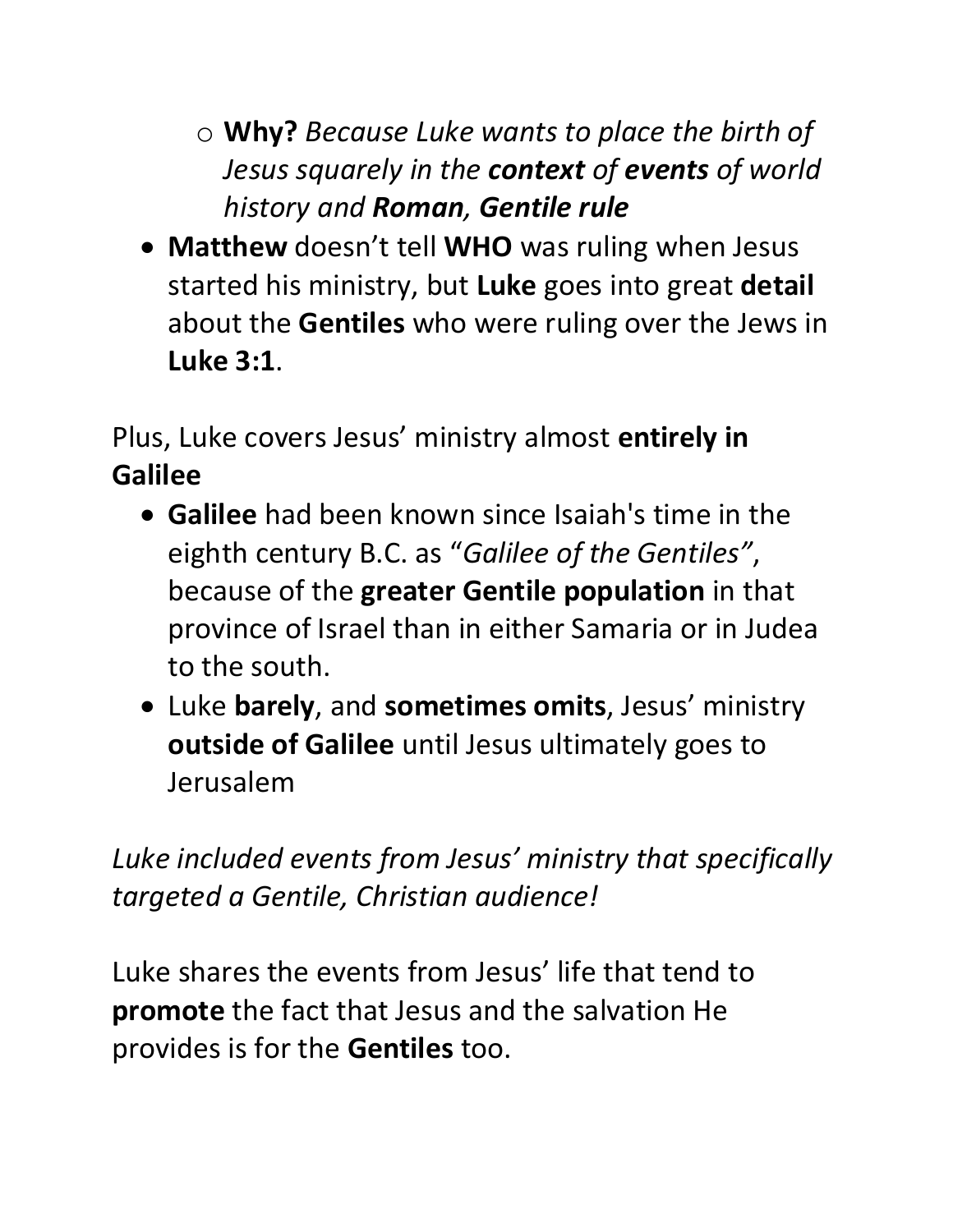- For example, in **Luke 3** he takes Jesus' genealogy back to Adam (Pre-Jewish) whereas, Matthew stars with Abraham (The Father of the Jewish race)
- Luke uses the term "**Lawyer**" instead of "**Scribe**" which is a term use by the Jews
- Luke's **explanation** of **Jewish customs**
- References to Jews in the **third person**
- and more….

# **The Gospels are Historical-Theological Documents**

**Luke 2:39** "When they had completed everything according to the law of the Lord, they returned to Galilee, to their own town of Nazareth"

- Is that a **false** statement? NO!
- Where there things that happened **between** the time when "they had completed everything according to the law of the Lord," and when "they returned to Galilee, to their own town of Nazareth"? **Yes**!
	- $\circ$  From Matthew's account, we know that "they" had completed everything according to the law of the Lord," they apparently had returned to Bethlehem where the Magi come to visit them.
	- o From Matthew's account, we know that they had to **flee** in the **middle** of the night to **Egypt** to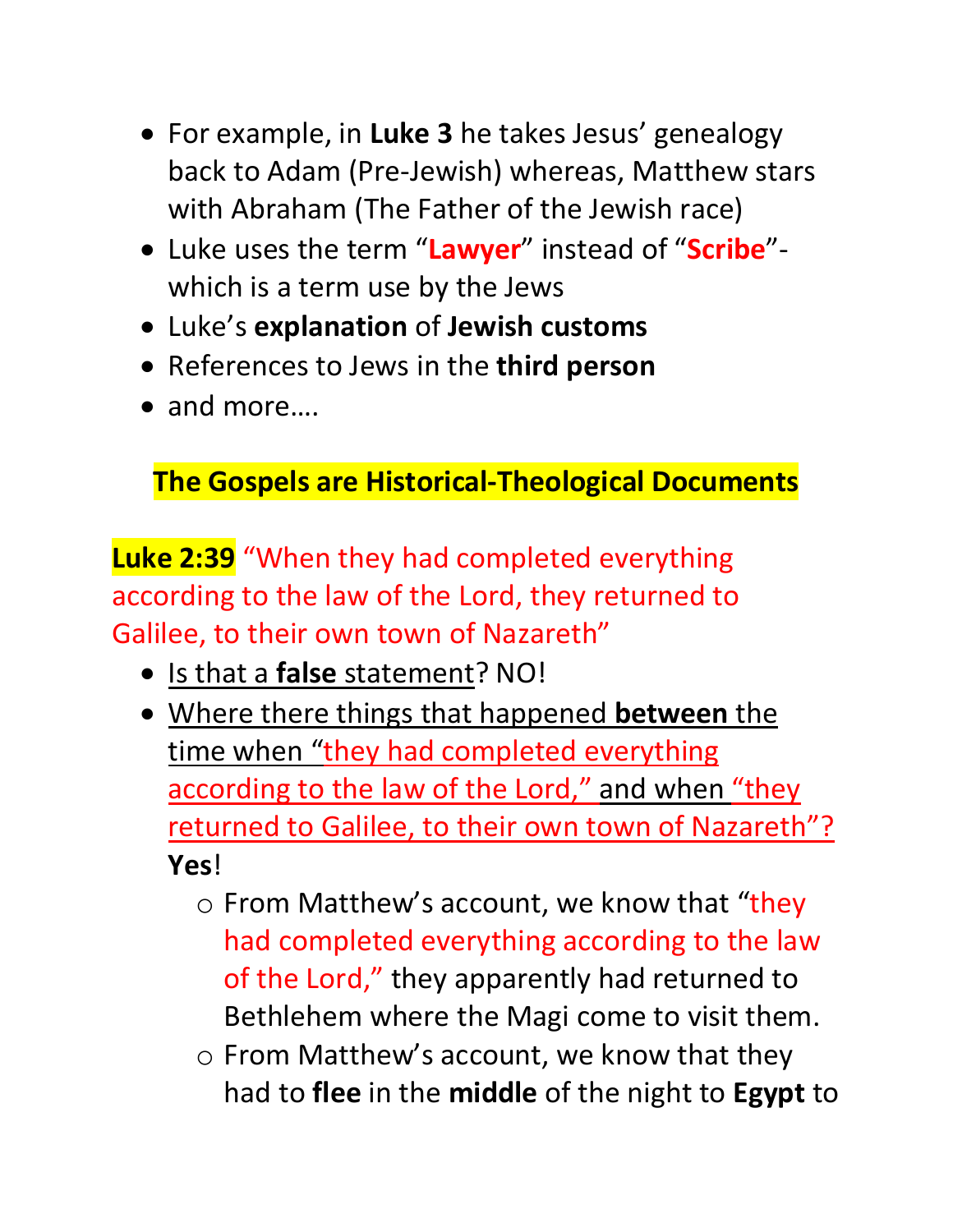**escape** the **death** Herod was bringing upon the boys 2 years old and younger in the area.

- o From Matthew's account, we know that **Mary** and **Joseph returned** after Herod's **death** and **ultimately settled** in "their own town of Nazareth."
- There is **no contradiction** between Matthew and Luke.

Just because one Gospel account **leaves out** a **story** or a **detail** that another account has, does that mean we have a contradiction? NO!

- A contradiction is a statement that is **logically false.**
	- o Ex. If Matthew said "Jesus was **born** in **Bethlehem**" and Luke said "Jesus was **born** in **Nazareth**" then we'd have a **contradiction**.
		- You can only be born in one place at one time!

Luke then gives us a simple statement about what happened to Jesus: **Luke 2:40** "The boy grew up and became strong, filled with wisdom, and God's grace was on him."

• There is no need to know if Jesus **played sports** or what His **favorite subject** was in school.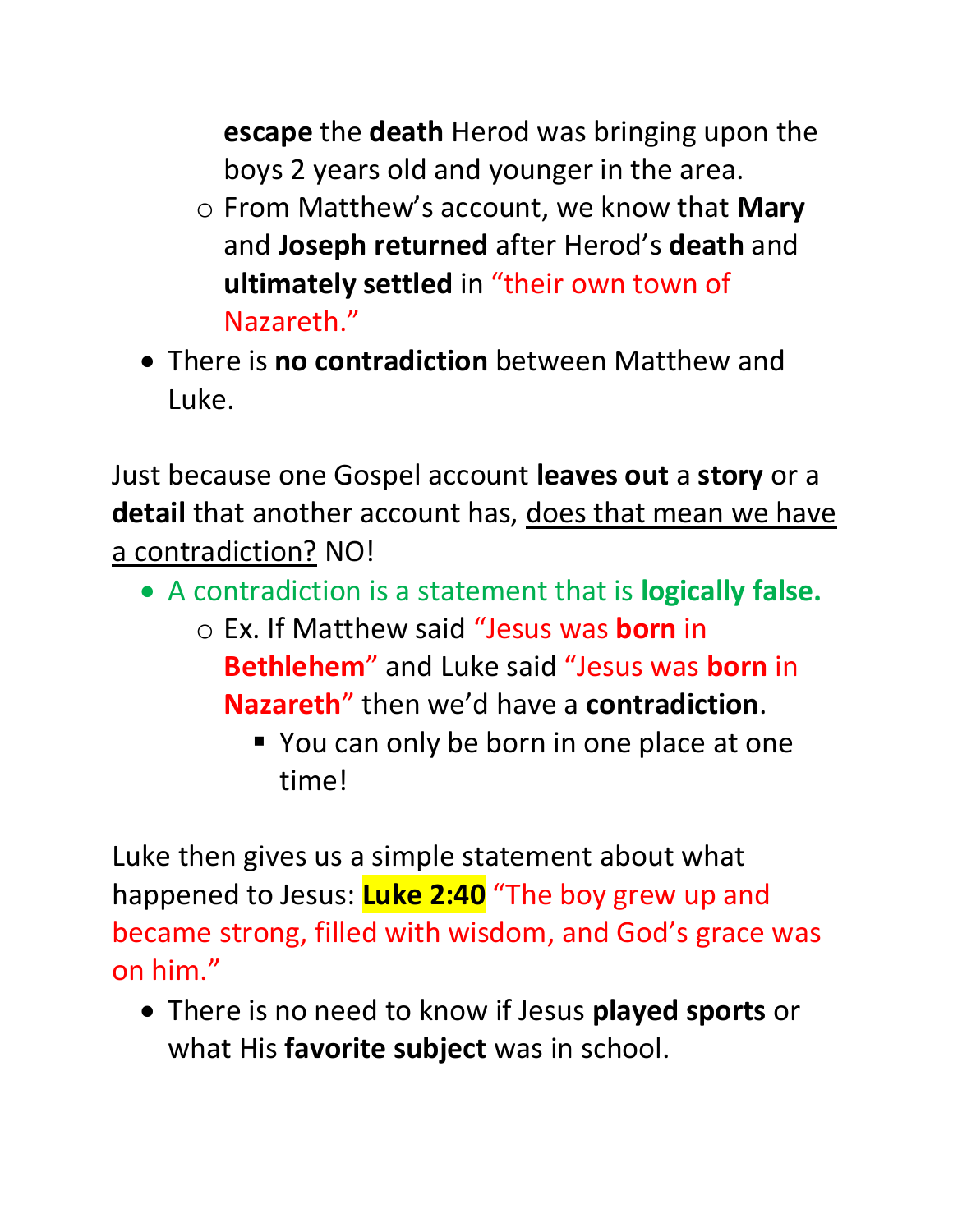$\circ$  All that we need to know is that God's hand was open Jesus as He grew up.

#### **YOU**

What was the point of telling us this?

The Bible has always been under attack and it is more prevalent in America than ever before.

• The Bible is the only book that is "Guilty until proven innocent!"

Are there discrepancies between the Gospel accounts? Yes!

• Are those discrepancies explainable? Yes!

What was the point of telling us this?

- I want you to have **confidence** in what you hold in your hands.
- Yes, there are **differences** of account **details** in the Gospels
- Yes, there are **differences** in **numbers** used in a couple passages in the **Old Testament**
- Yes, there are **difficult passages** o BUT, *NO TEACHING regarding our FAITH and PRACTICE is in DISPUTE*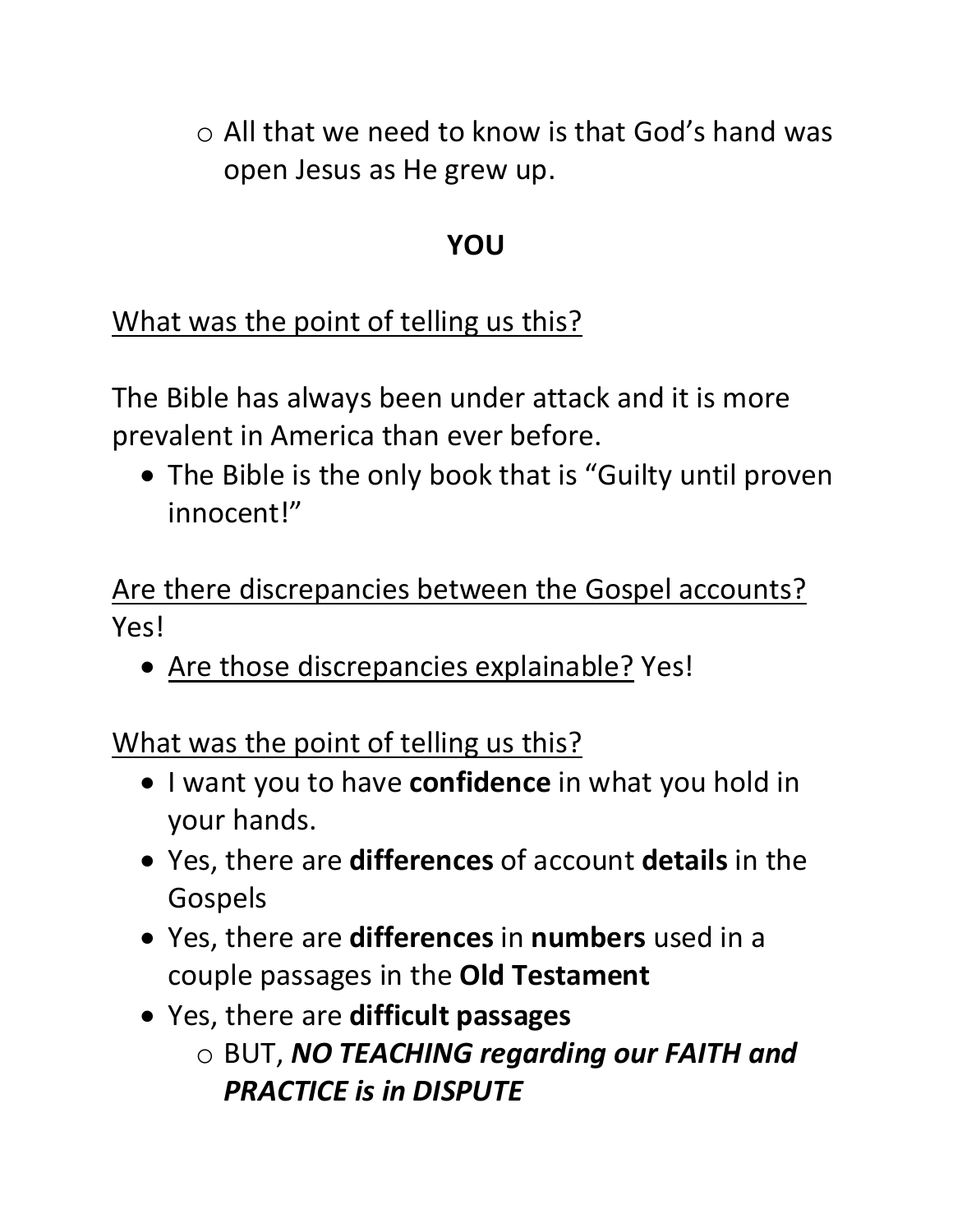Often, when you simply study the text, the supposed problem evaporates.

**Don't get rattled** when someone quotes a **couple of verses** and then **proclaims** they **contradict** each other.

- Look at the **context**—not just one verse
- Look at the **historical/cultural setting**—Remember the NT was written 2,000 years ago in a different cultural context (the OT is even older)!
	- $\circ$  That doesn't mean the message of salvation is NOT Universal—Luke is writing to demonstrate the message of salvation IS for ALL PEOPLE!

Your faith is **BUILT** on a **historical f**act: The Resurrection of Christ!

The Bible is the most **scrutinized**, **studied** and **documented** book from ancient times.

- Despite attempts to destroy **intellectually**, it still stands
- Despite attempts to destroy **physically**, it is still the best-selling book of all time

**Dr. Luke's investigation** is **targeted** at **showing Gentile Christians** that God sent Christ for us too!